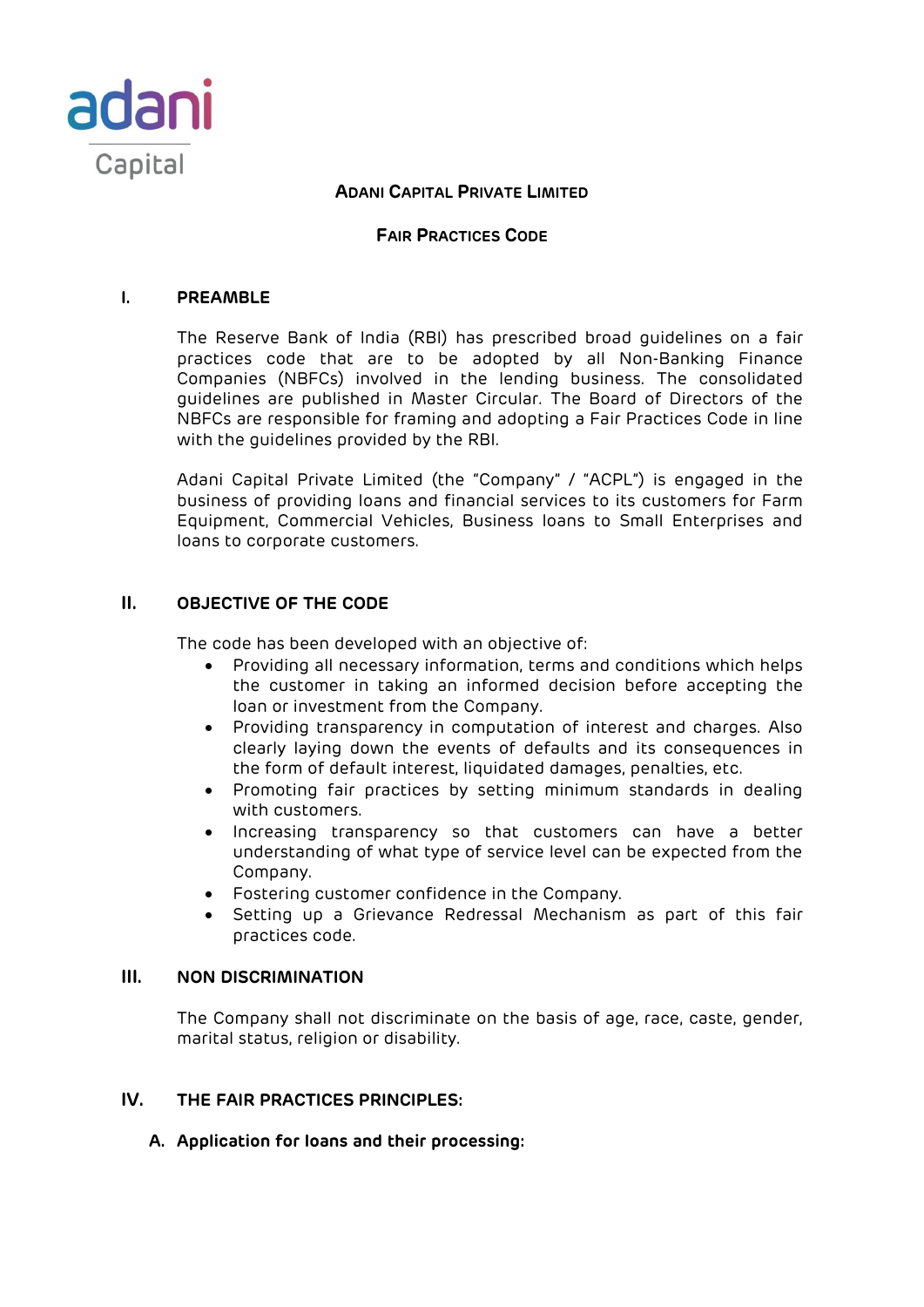

# **FAIR PRACTICES CODE**

- 1) All communication with the customer / prospective customer shall be in english / hindi or in a vernacular language as understood and confirmed by the customer / prospective customer. The Company shall take a confirmation from the customer / prospective customer on the language of communication at the start of the process and preserve the same.
- 2) At the time of sourcing a loan product, the company would provide necessary information about the, annual interest rates applicable, as also the fees/charges, if any, payable for processing, pre-payment options and charges if any and any other matter which may the interest of the customer, so as to enable the customer to make a meaningful comparison with those of other companies and make an informed decision.
- 3) The company shall provide acknowledgement for receipt of all loan applications. The applicant will be informed about the time frame within which loan applications will be disposed while accepting application.
- 4) The company shall collect all particulars required for processing the loan application at the time of application. In case any additional information is required, the customer shall be informed told that he/she would be contacted again.

### **B. Loan appraisal and terms/conditions:**

- 1) The Company will consider all the documents submitted and the information provided, verify the creditworthiness of the customer and evaluate the proposal at its sole discretion and communicate approval loan by issuing a sanction letter.
- 2) The Company shall take the lending decision purely on objective commercial considerations based on the Company's credit policy, norms and procedure without any regard to gender, race, caste, creed, religion, colour, marital status, age or physical disability of the customer.
- 3) The Company shall convey to the customer the loan sanctioned along with the terms and conditions thereof by way of issuing a sanction letter. The sanction letter shall at the least contain amount of loan sanctioned, rate of interest, method of calculation of interest, rate of penal / default interest,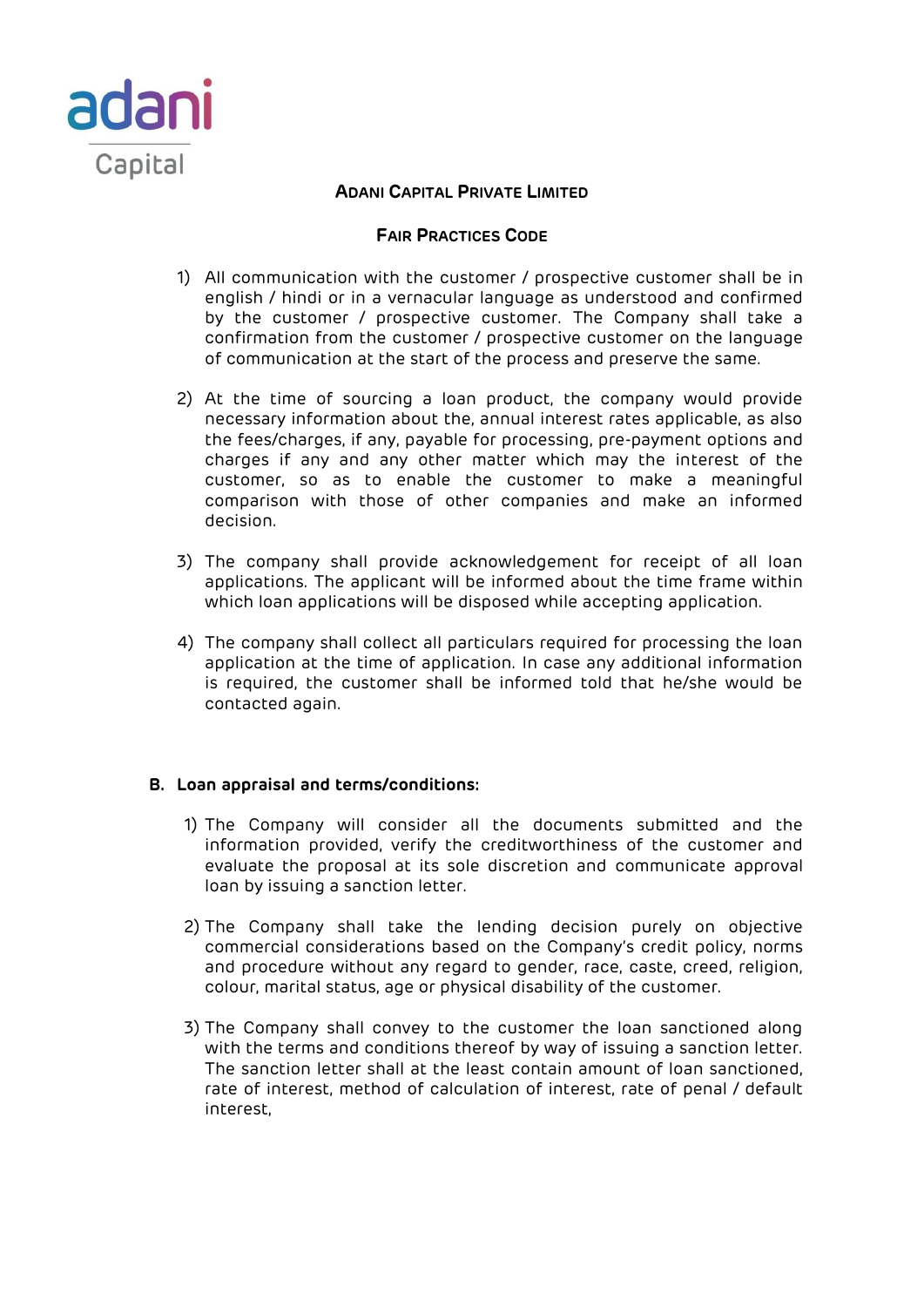

### **FAIR PRACTICES CODE**

- 4) If due to any reason, the Company is not in a position to sanction a Loan, the customer will be advised in writing about the same.
- 5) The company shall provide authenticated copies of all the loan documents executed by the customer along with a copy each of all enclosures quoted in the loan documents;

### **C. Disbursement of Loan and Post Disbursement:**

- 1) The disbursement will be done immediately upon compliance of all the terms and conditions of the sanction by the customer.
- 2) The Company shall frame appropriate internal principles and procedures for determining and ensuring that the interest rates and processing and other charges are not excessive. The Company shall, at the time of disbursal, ensure that the interest rate and processing and other charges on loan and advances are in strict adherence to internal principles and procedures.
- 3) Any decision to recall /accelerate the investment shall be in consonance with the loan documents executed with the Customer.
- 4) Once the Borrower/Investee Company has repaid all the amounts due under the definitive agreements and performed all its obligations thereunder, the Company shall, within a reasonable time, issue a letter of satisfaction and release all the security created in its favour.
- 5) In case any loan amount has been outstanding or unsettled the security interests in respect of such loan shall not be released and the Borrower shall be informed of the pending claims and the conditions under which the Company is entitled to retain the security interest until the relevant claim is settled.
- 6) In case of individual borrowers, the Company shall not charge foreclosure charges / pre-payment penalties on all floating rate term loans.

### **D. Changes in Terms & Conditions:**

The Company recognizes that there may be change in circumstances that may warrant modification of certain terms and conditions of the Loan. To the extent possible, the loan documents should clearly specify:

(i) these circumstances;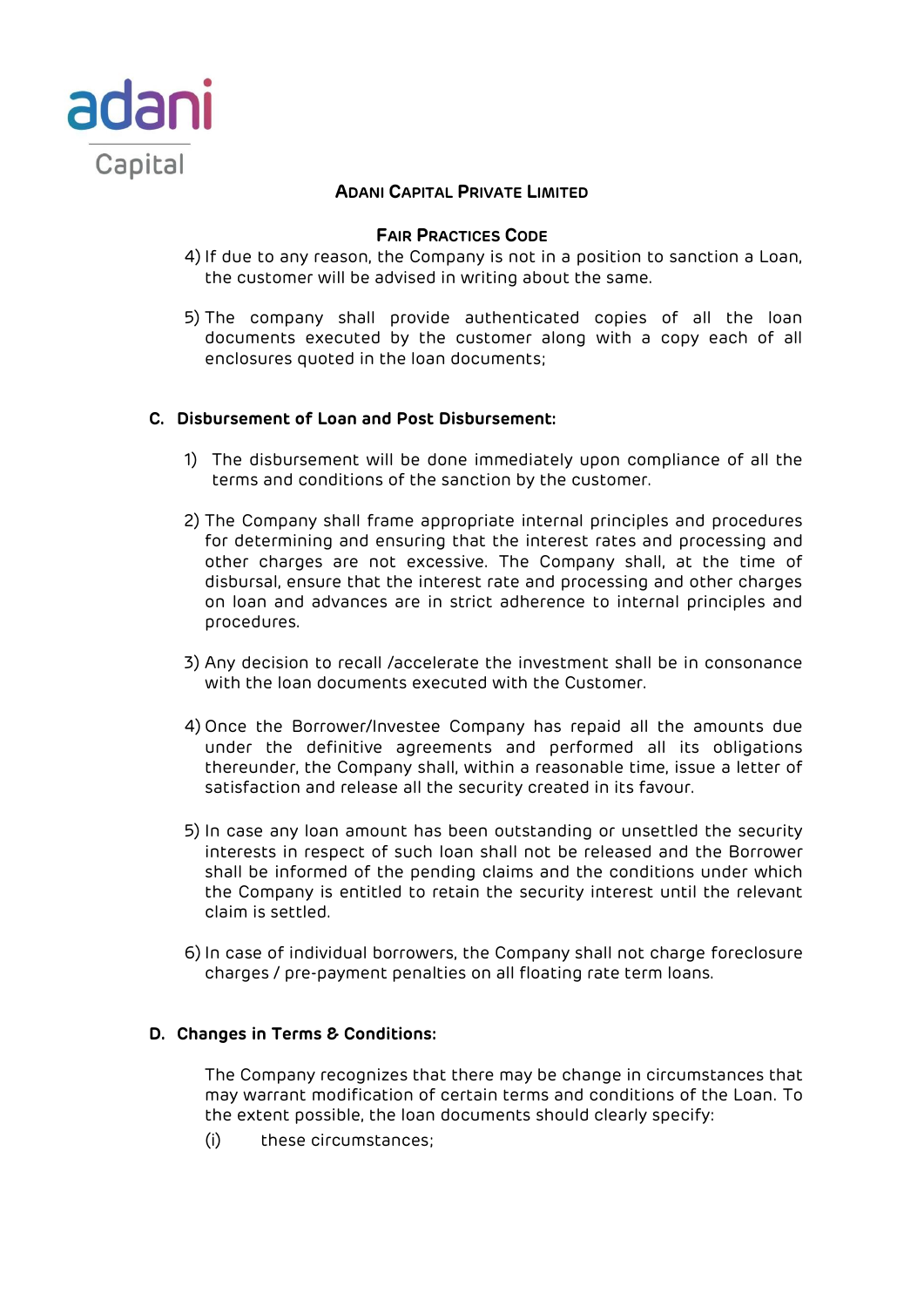

# **FAIR PRACTICES CODE**

- (ii) the method of informing the same to the Customer and;
- (iii) the prospective application of the modifications.

Any change in terms and conditions like change in interest rate, tenure , charges & fees would be communicated to customer in writing in English / hindi or vernacular language as understood by the Borrower.

# **E. General:**

- (i) Other than for the purposes provided in the terms and conditions of the loan documents, the Company shall not interfere in the dayto-day affairs of the Customer (unless new information, not earlier disclosed by the Customer, has come to the notice of the Company).
- (ii) In case of receipt of request from the borrower for transfer of borrowal account, the consent or objection, if any should be conveyed within 21 days from the date of receipt of such request. Any such transfer shall be as per contractual terms entered into with the borrower and in consonance with prevailing laws and rules. It will be made clear to the prospective borrower that the Company shall always have right to assign/novate the loan to any third party.
- (iii) The Company shall keep confidential all personal information of customers and customer accounts, whether provided by the customers or otherwise to anyone other than in the following circumstances:
	- Information required to be given under law or as demanded or required by Statutory authorities;
	- Information is given with customer's specific written permission;
	- If there is a duty towards the public to reveal the information
	- To registered Credit Information Companies ('CIC').
- **F. Collection of Dues:**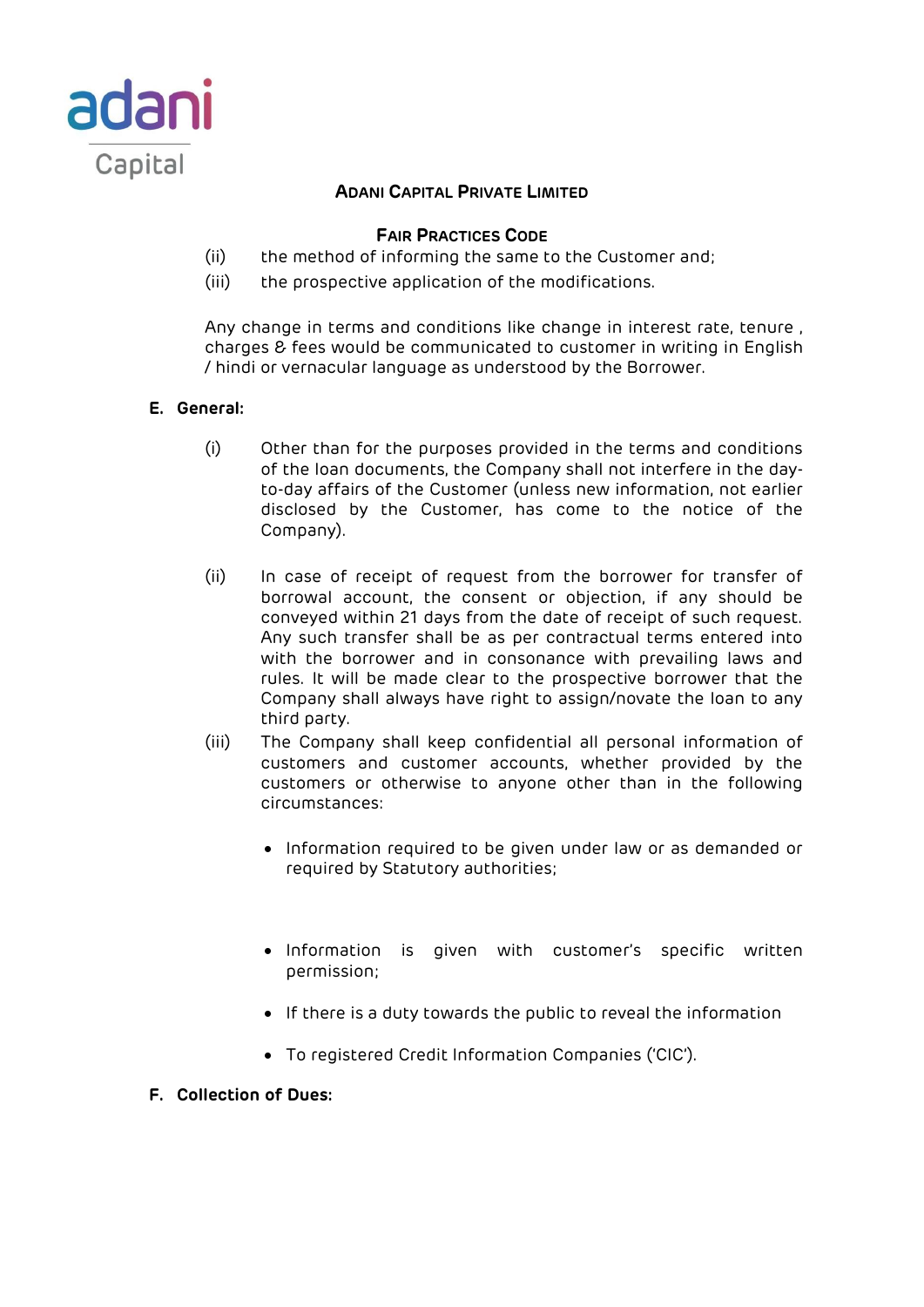

### **FAIR PRACTICES CODE**

- (i) In the event of delays/ default by the customer, the Company shall resort only to remedies which are legally and legitimately available to it.
- (ii) The Company SHALL NOT resort to the following means which may cause undue harassment of the Investee Company / Customer:
	- Use of muscle power for recovery of loans
	- Persistently bothering at odd hours

### **G. Repossession of Hypothecated Assets:**

The Company shall mention legally enforceable re-possession clause in the loan documents . The process of repossession shall be carried out transparently and process be followed regarding (a) issue of notice before taking possession; (b) circumstances under which the notice period can be waived; (c) The procedure for taking possession of the security; (d) a provision regarding final chance to be given to the borrower for repayment of loan before the sale / auction of the property; (e) The procedure for giving repossession to the borrower and (f) The procedure for sale / auction of the property.

#### **H. Grievance Redressal Mechanism:**

- 1) The Helpline free number for recording the grievances of the customers will be intimated the Application Form/Sanction Letter/other document issued to the borrower. In addition, a separate e-mail ID will be created where customer can send their grievances via e-mail.
- 2) After examining the matter, the Company will endeavour to send the customer its response within 15 working days and intimate the customer how to escalate the complaint to higher level, if he is not satisfied with the response.
- 3) The Company shall set up loan product wise turn around time ("TAT") for resolution of customer grievances within the above period of 15 working days and shall ensure to resolve the complaints within such defined TATs.
- 4) Name and contact details of the officer who can be approached by the Customer for resolution of complains should be prominently displayed at the branches and head office of the Company and also the name and contact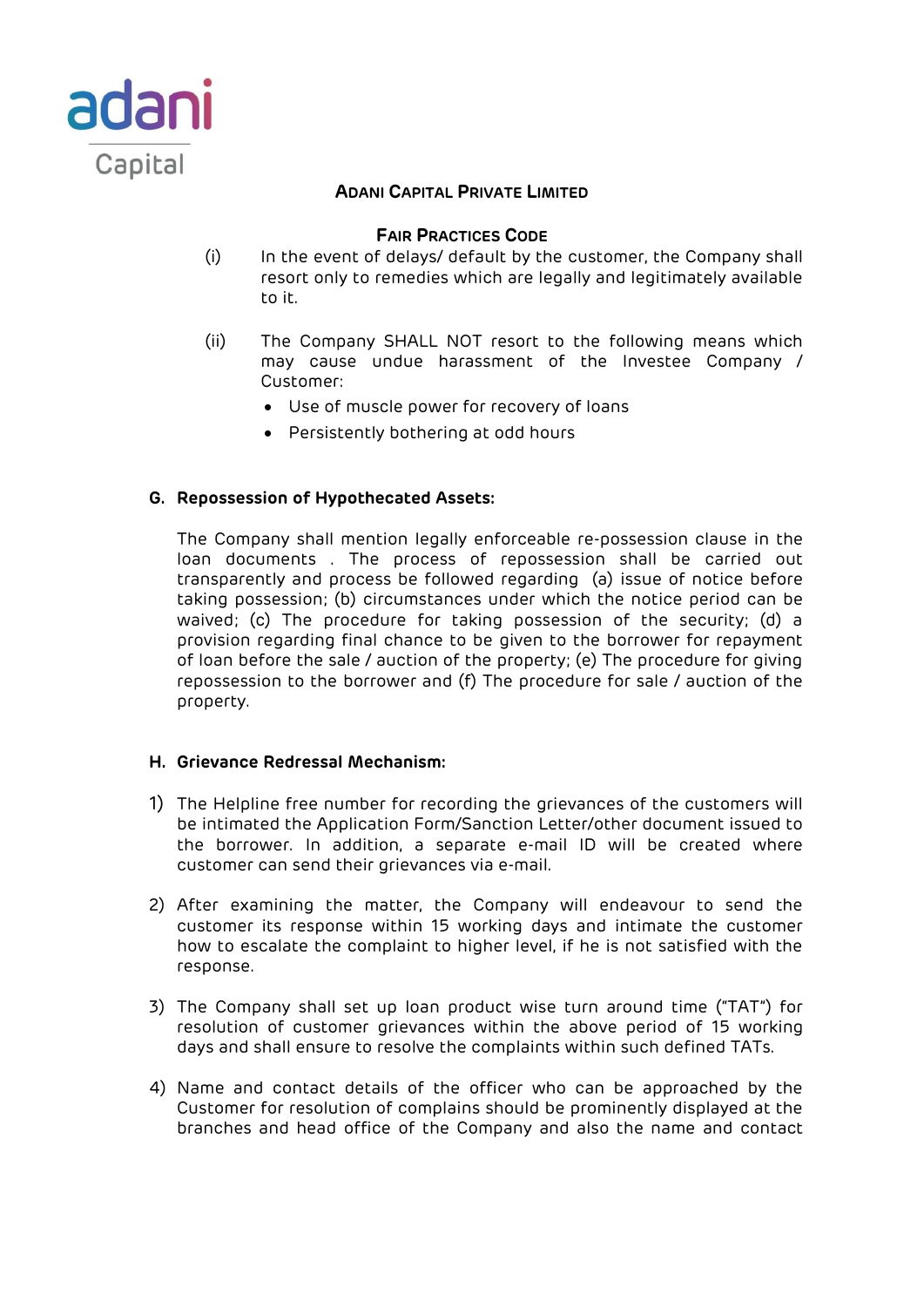

### **FAIR PRACTICES CODE**

details of the Officer-in-charge of the Regional Office of DNBS who can be approached in case the complaint/dispute is not addressed within a period of 15 working days.

5) A periodical review of the Fair Practices Code and the functioning of the grievances redressal mechanism at various levels of management would be undertaken by the Company and a consolidated report of such reviews shall be submitted to the Board of Directors of the Company at regular intervals.

# **I. Policy for Determining Interest Rates, Processing and Other Charges**

The Company shall adopt a Policy for Determining Interest Rates, Processing and Other Charges ("Interest Rate Policy") and the same shall be put up on the Company's website. Further the Board of the Company also undertakes periodical review of the Interest Rate Policy.

### J. **Our Key Commitments and Declarations**

The Company shall act efficiently, fairly and diligently in our dealings with all our customers by:

- 1) Meeting the commitments and standards in this Fair Practices Code for the financial products and services, we offer, and the procedures and practices our staff follow;
- 2) Ensuring that all the financial services meet relevant laws and regulations;
- 3) Providing professional, courteous and speedy services;
- 4) Providing accurate and timely disclosure of terms and conditions, costs, rights and liabilities as regards financial transactions.

The Company shall help the customer understand the financial products and services by:

- 1) Verbally explaining information about the financial schemes in Hindi and/or English / hindi and/or local vernacular language as understood by the customer;
- 2) Explaining financial implications of the transactions;
- 3) Assisting the customer to choose the financial product.